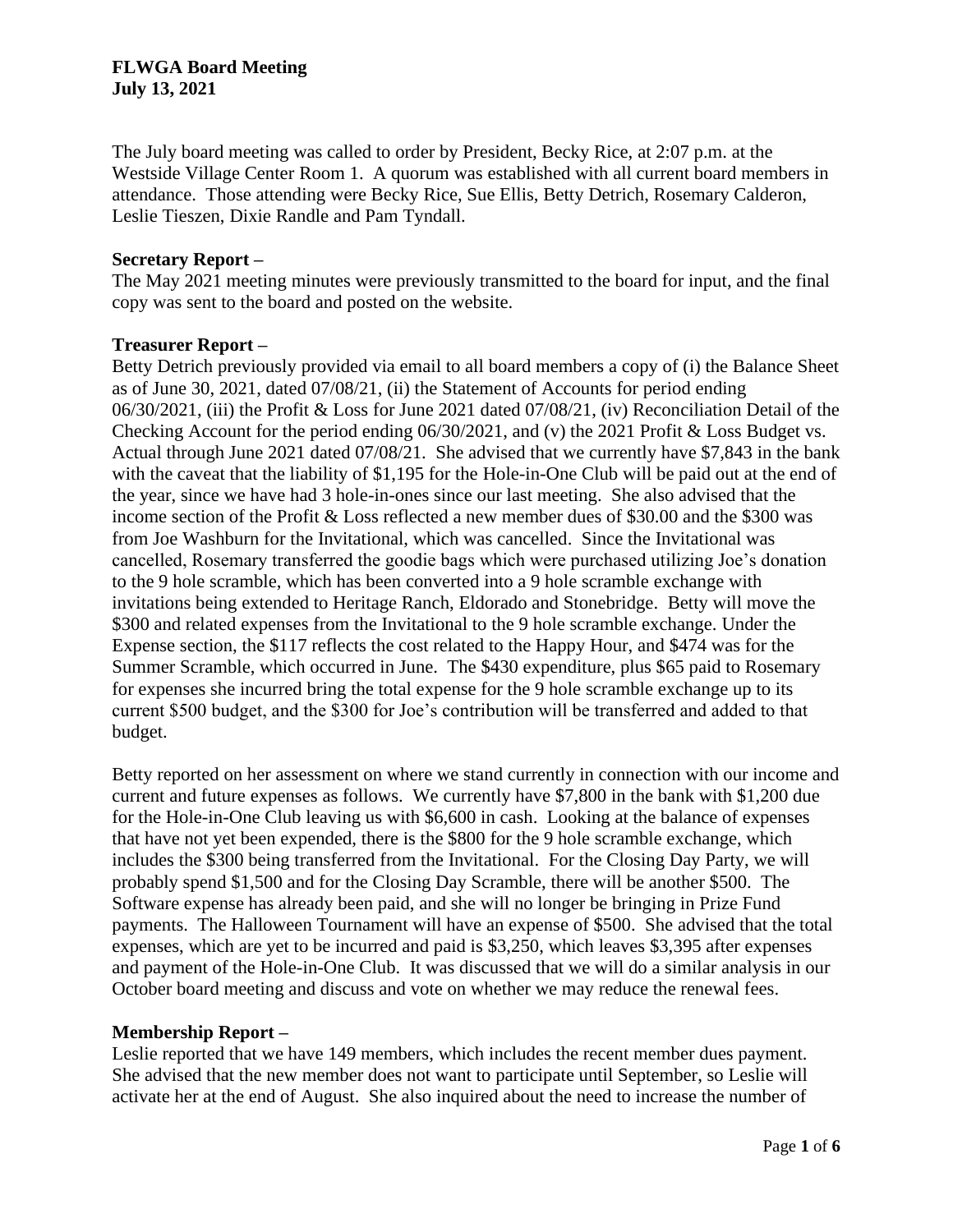licenses for members' use of the software, since we are down now to just one more license. After discussion, it was decided not to purchase any additional licenses at this time since new member signups have been trickling in slowly.

## **Vice President Report -**

Google Drive: Sue advised that she is available to accept any documents that we think should be included on the Google Drive, and she mentioned that some of the items that need to be out there are such things as instructional documents for the coordinators.

Hole-in-One Web Page: Sue advised that we will be adding a web page as a new drop down under Events to honor all FLWGA hole-in-one members…that is, members who have gotten a hole in one on a sanctioned FLWGA playday. In order to include past members who have had a hole in one, Becky will include in her President's message the addition of this information to the web site and request that members send in information about past instances in which they have gotten one, whether or not during a time when the Hole-in-One Club was then in existence.

### **Golf Director Report –**

9-Hole Scramble Exchange: Rosemary advised that the planning is underway for the 9 Hole Scramble Exchange. Erin Garrison has designed the flyer, which will be sent out in early August. The player cost will be \$45.00 and will include brunch at the clubhouse after play, as well as cash prizes and door prizes. Three other clubs have been invited to attend. They are Heritage Ranch, Eldorado and Stonebridge. All players will be paying by check payable to the FLWGA, and then we will pay the golf course. The \$45.00 includes the \$5.00 prize fund. The tee gifts which were purchased for the Invitational with Joe Washburn's sponsor money will be used for this 9 Hole Scramble Exchange. Betty inquired with \$500 having already been paid for physical items leaving \$300, was the \$300 adequate to cover the remaining expenses, and Rosemary responded that it was adequate.

Match Play Tournament: Rosemary reported that the Match Play Tournament, coordinated by Becky Rice and Jenny Blackwood is now under way. An informational meeting was held where rules were explained and matches were assigned for the first round. There are four 9-hole teams and eleven 18-hole teams participating from now until November when the winners will be determined.

#### **Social Report -**

Pam reported that the planning for the Closing Day Party is going well and that she and her committee were meeting again on September 12th. The food menu was discussed. Becky advised that a couple of things that they should keep in mind is that there should be an agenda with times outlined so that all items which need to be covered will have adequate time. We may be conducting a brief members' meeting during the party, and we will need time for introducing the sponsor and presenting awards. She had advised that we have a hard stop time of 8:30 pm so that clean up can be done by 9:00 am. She will advise when we can access the room, however, she recalled it was somewhere around 3:00. She also advised that we will need to provide seating at one table to accommodate the sponsor seating, which will include at a minimum Betty McKean and likely her partner, Trish Scates, Judy Merritt, Becky and Rosemary.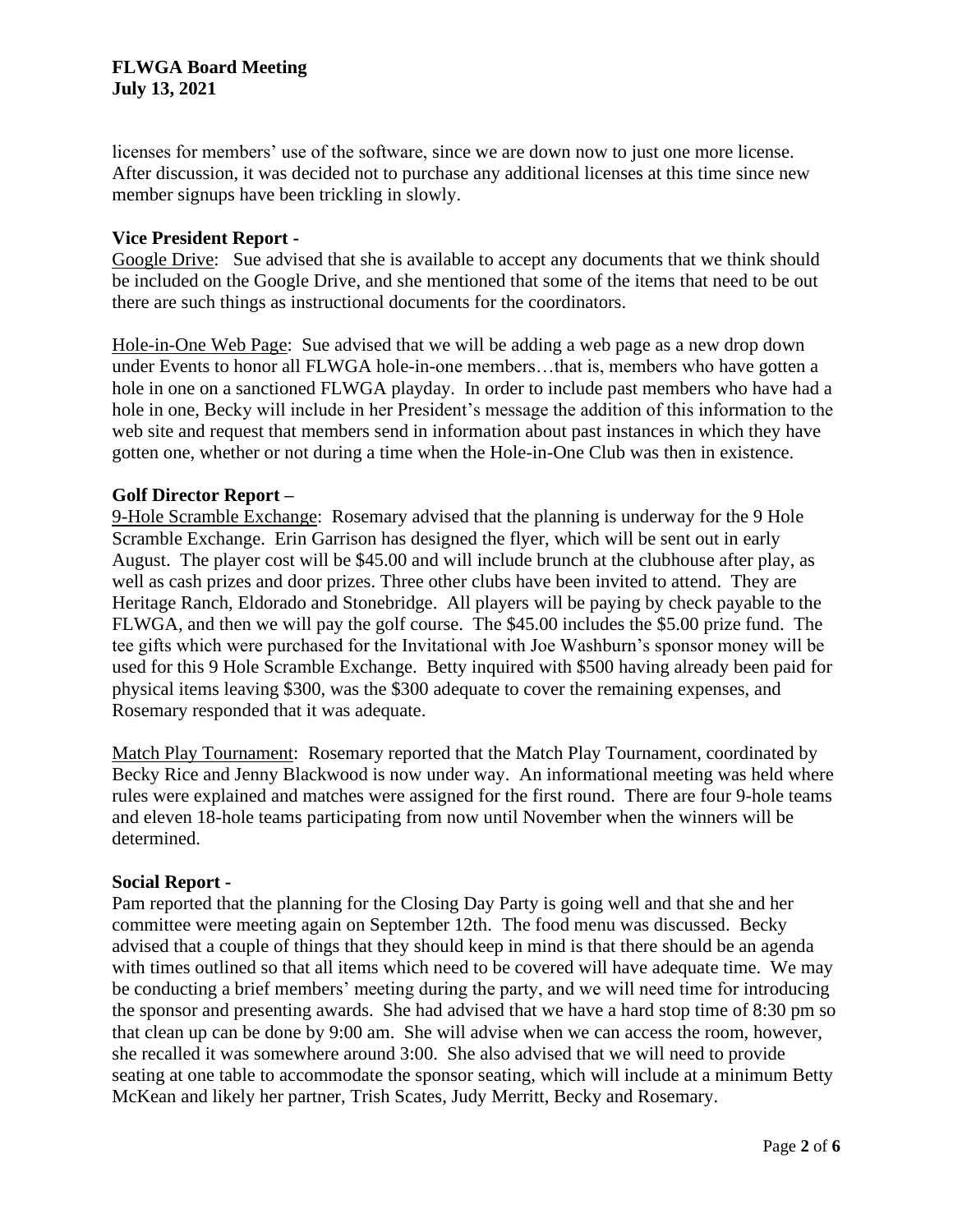# **President Report -**

Charity for Holiday Party: Becky advised that the president has historically selected the charity that we invite to the Holiday Party. She did not have a charity in mind and, therefore, suggested we could 1) select the same as two years ago, 2) ask the sponsor Betty McKean to select a charity, or 3) board members could suggest a charity. It was decided to select the same charity as the last couple of years. It was recalled that in the past it was Children's Advocacy Denton. Becky will reach out to set them up for the Holiday Party.

Bylaws Committee: Becky previously provided via email to all board members a copy of a "Summary of Proposed By Laws changes for 2021" and a marked up copy of the Amended and Restated Bylaws with the revision reflected with strikeouts and inserted language with red type, which she received from Jenny Blackwood, who lead the Bylaws review with her committee. Becky requested that all board members review the proposed revisions prior to this meeting, so that we could cover them and approve and/or make revisions to the proposed changes.

The revisions proposed by the committee and approved and/or revised by the board are reflected below and set forth in the attached Amended and Restated Bylaws document:

ARTICLE 1 did not change.

ARTICLE 2 – MEMBERSHIP –

Section A did not change.

Section B did not change.

Section C was revised to clarify and eliminate the suggestion that guest may play in tournaments. After discussion, the board further revised the language to clarify that the 3 guest privileges will be in a year. In addition, the board agreed to strike the last sentence as it felt that it was appropriately covered in the guest privileges provided in the first sentence, and the VAFLCA Documents and Rules provide that a member must live in the Frisco Lakes Community.

Section D was revised to clarify the renewal procedures and eliminate any difference between a "renewal member" and "new member" after January  $1<sup>st</sup>$ . In addition, the board further revised the Section to replace the word "renewal" with the word "current" in the fifth sentence, and to replace the word "shall" with the word "may" in the last sentence.

A Motion was made, seconded and unanimously approved to accept the Bylaws committee's proposed language to ARTICLE 2 as revised and outlined above and reflected in the attached Bylaws document.

ARTICLE 3 – BOARD OF DIRECTORS –

Section A was revised to allow the Board to have fewer positions, if necessary, to allow that any past President may serve as advisor and to clarify the duties of the Past President. The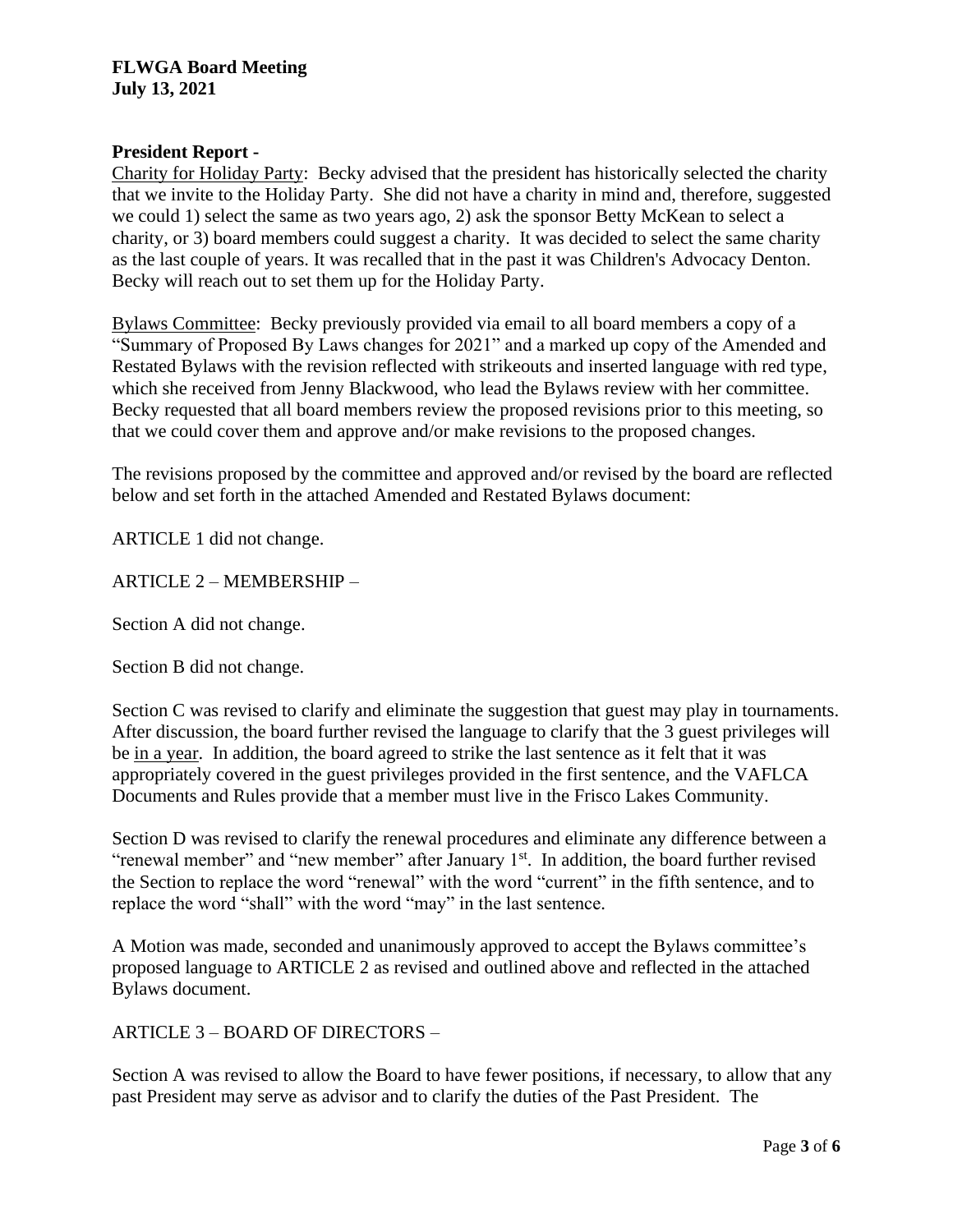committee felt that the "advisory" role of a Past President should not carry a vote, except to break a tie. The board had no additional changes.

Section B was revised to cover a Director's ability to appoint committees or "helpers", as opposed to including in the various job descriptions, and the Bylaws committee recommended simplifying the various Board job responsibilities. After discussion, the board further revised the first sentence in the first paragraph to delete the language "and until her successor shall have been elected and qualified". Further, it was determined that the language in blue in the Membership Director description must have been intended to be deleted, and if not, it was determined that the language was not necessary.

Section C was revised to support the Bylaws committee's opinion that the membership should always have access to board meeting, that a schedule of the meetings should be set, and that any changes to the scheduled meetings should be communicated to the members. The board had no additional changes.

Section D did not change.

A Motion was made, seconded and unanimously approved to accept the Bylaws committee's proposed language to ARTICLE 3 as revised and outlined above and reflected in the attached Bylaws document.

## ARTICLE 4 – MEMBER MEETINGS AND ELECTION OF BOARD OF DIRECTORS –

Section A was revised to allow for flexibility. The board had no additional changes.

Section B, subparagraph (2) was revised to allow all qualified members who wish to be nominated for a board position to be included on the Nominating Committee's slate to be presented to the Board. The board had no additional changes. Further, subparagraphs (4) and (5) were revised to allow for unusual circumstances in the balloting procedures. The board had no additional changes.

Section C was revised to replace the notice timeframe from "not less than seven (7) days nor more than thirty (30) days before the date of such meeting" with "at least fourteen (14) days in advance of the meeting date." The board had no additional changes.

Section D was revised to provide one standard for the passage of any business and, therefore, to allow for electronic or ballot voting, if need in lieu of in person voting. The board had no additional changes.

A Motion was made, seconded and unanimously approved to accept the Bylaws committee's proposed language to ARTICLE 4 as reflected in the attached Bylaws document. ARTICLE 5 did not change.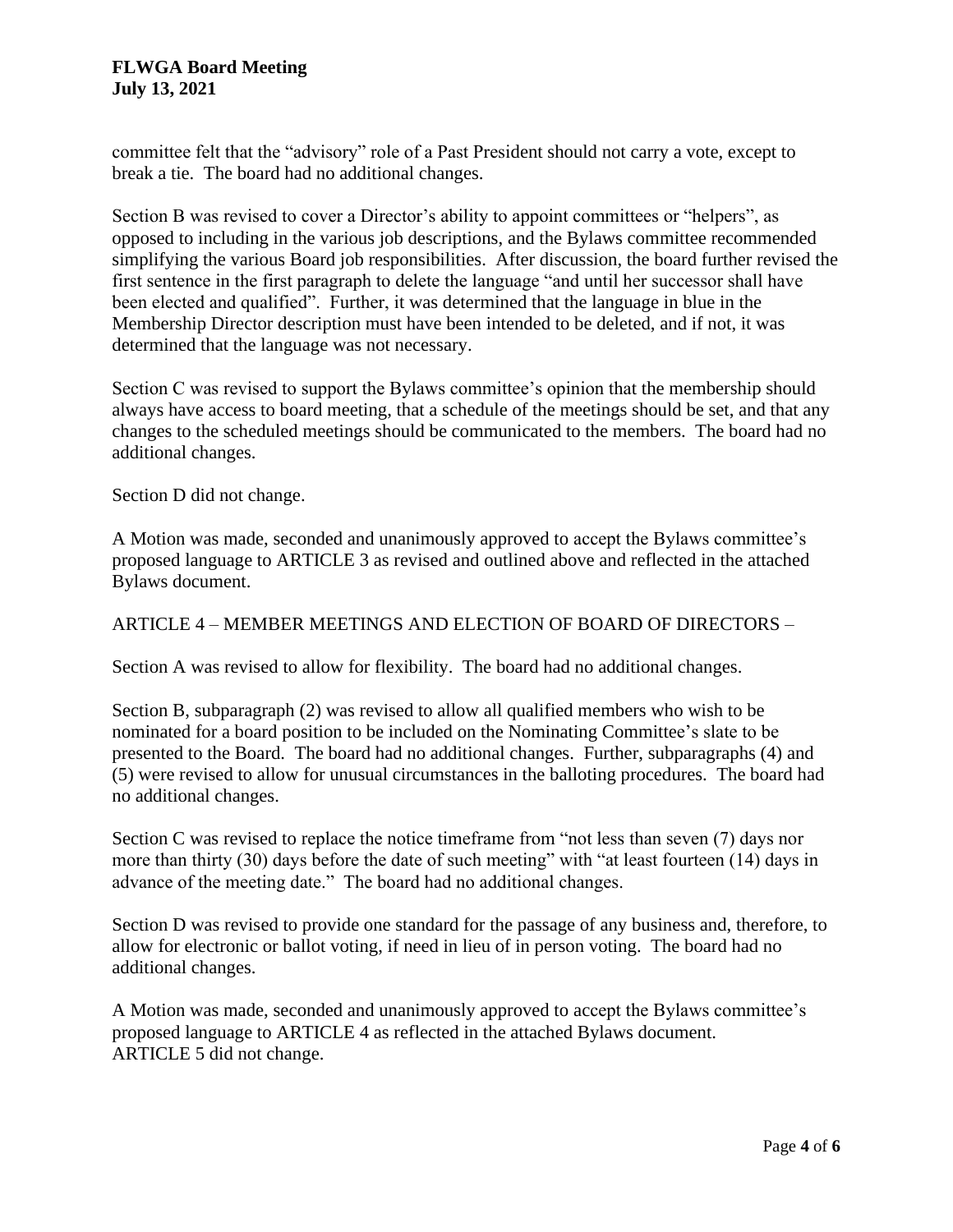ARTICLE 6 – PROCEDURES is a newly added Article, because our Handbook was created as helpful information for our members. The intent is to eliminate a need for a separate, office procedures document by making that a function of the Handbook. The Article would require board approval for changes in the procedures. It also provides for resolution of any dispute on procedures. After discussion, the board revised the Article to replace the word "distribute" in the first sentence with the words "make available".

A Motion was made, seconded and unanimously approved to accept the Bylaws committee's proposed language to add ARTICLE 6 as revised by the board above and reflected in the attached Bylaws document.

ARTICLES 7, 8, 9, 10 and 11 were renumbered accordingly.

ARTICLE 7 – COMMITTEES, Section C, was revised to replace the word "will" with the word "should". The board had no additional changes.

A Motion was made, seconded and unanimously approved to accept the Bylaws committee's proposed language to ARTICLE 7 as reflected in the attached Bylaws document.

ARTICLE 8 – RECORDS, Section A, was revised to replace the word "maintained" with the word "retained", and Section B was revised to replace the work "maintained" in the first sentence with the word "retained". The board had no additional changes.

A Motion was made, seconded and unanimously approved to accept the Bylaws committee's proposed language to ARTICLE 8 as reflected in the attached Bylaws document.

ARTICLE 9 – AMENDMENTS TO BYLAWS –

Section A was revised to allow flexibility in voting procedures for Bylaws changes. The board had no additional changes.

Section B was revised to provide members with adequate information prior to a Bylaws vote. The board had no additional changes.

Section C was revised to eliminate inconsistency and allow for electronic or paper ballot voting, if needed in lieu of in person voting. The board had no additional changes.

A Motion was made, seconded and unanimously approved to accept the Bylaws committee's proposed language to ARTICLE 9 as reflected in the attached Bylaws document.

ARTICLE 11 – SAFETY AND FINANCIAL LOSS did not change, except for the renumbering.

Becky will schedule a meeting of the membership in order to vote on the bylaw changes. Since a few changes impact the nominating committee, she would like to have the meeting / vote before September 1st. She plans to make it a cocktail party with light food / drinks. She requested